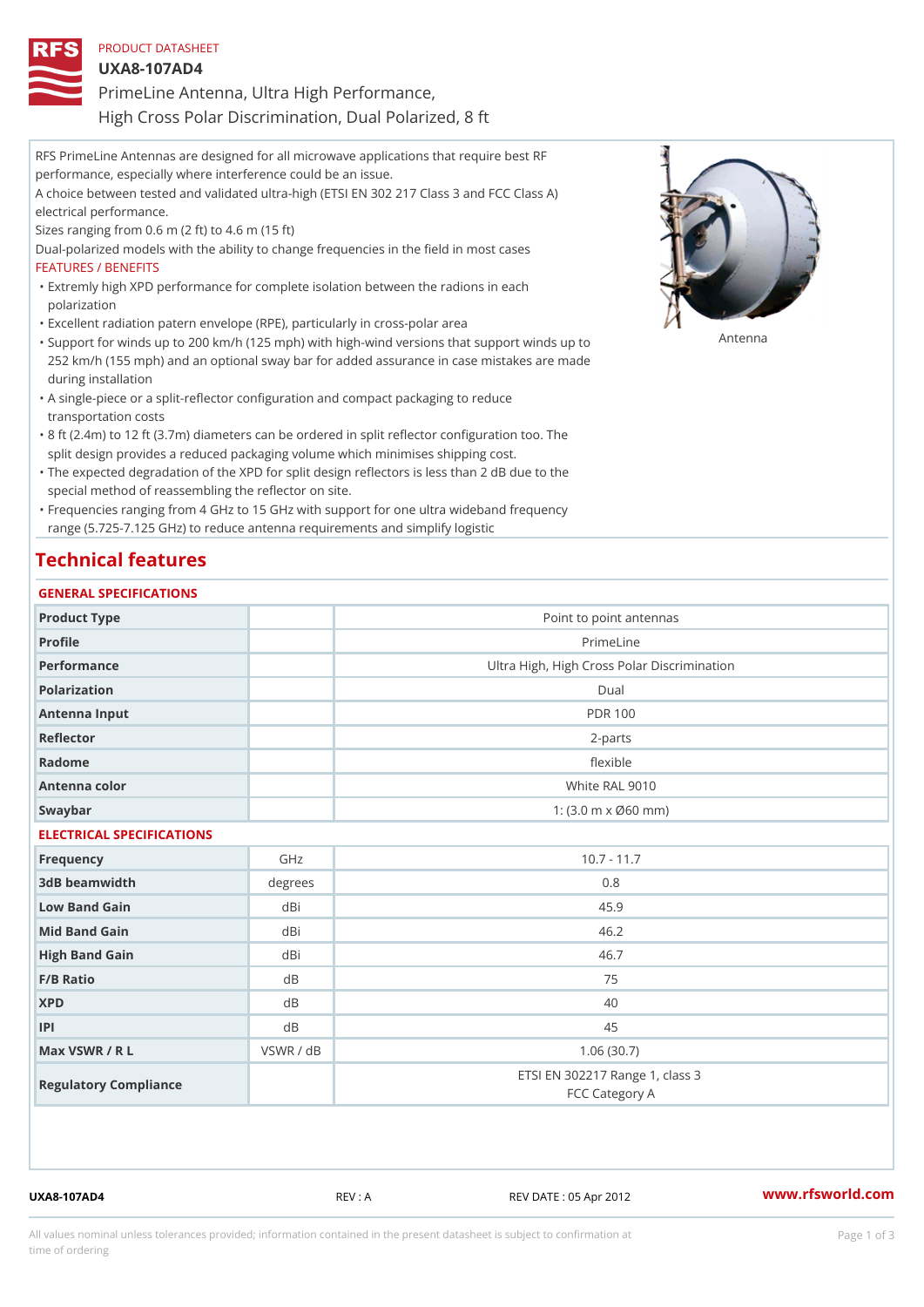# PRODUCT DATASHEET UXA8-107AD4 PrimeLine Antenna, Ultra High Performance, High Cross Polar Discrimination, Dual Polarized, 8 ft

| MECHANICAL SPECIFICATIONS               |              |                                                                          |        |
|-----------------------------------------|--------------|--------------------------------------------------------------------------|--------|
| Diameter                                | ft $(m)$     |                                                                          | 8(2.4) |
| Elevation Adjustment                    | degree:      |                                                                          | ± 5    |
| Azimuth Adjustment                      | degree:      |                                                                          | ± 5    |
| Polarization Adjustment                 | degrees      |                                                                          | ± 5    |
| Mounting Pipe Diameter<br>minimum       | $mm$ (in)    | 114(4.5)                                                                 |        |
| Mounting Pipe Diameter<br>maximum       | $mm$ (in)    | 114(4.5)                                                                 |        |
| Approximate Weight                      | kg(lb)       | 180 (396)                                                                |        |
| Survival Windspeed                      | $km/h$ (mph) | 200 (125)                                                                |        |
| Operational Windspeed                   | $km/h$ (mph) | 190 (118)                                                                |        |
| <b>STRUCTURE</b>                        |              |                                                                          |        |
| Radome Material                         |              | PVC coated fabric                                                        |        |
| FURTHER ACCESSORIES                     |              |                                                                          |        |
| optional Swaybar                        |              | 1: SMA-SK-60-3000A (3.0 m x Ø60 mm)                                      |        |
| Further Accessories                     |              | SMA-WK-8 : Wind Kit<br>SMA-SKO-UNIVERSAL-L : Universal sway bar fixation |        |
| MOUNTOUTLINE                            |              |                                                                          |        |
| m <sub>m</sub><br>$Dimension_A$<br>(i n |              | 2616 (103.4)                                                             |        |
| m m<br>Dimension B<br>$\int$ in         | 1450(57.1)   |                                                                          |        |

| $D$ imension $B$                                                      | (in)                     | 1450 (57.1) |
|-----------------------------------------------------------------------|--------------------------|-------------|
| Dimension_C                                                           | m m<br>(i <sub>n</sub> ) | 460 (18.1)  |
| Dim D-<br>$114$ m m $(4.5$ $-$ i r $)$ $\mathbb{R}$ ii p $\mathbb{R}$ | m m                      | 190(7.5)    |
| Dimension_E                                                           | m m<br>(i n)             | 310 (12.3)  |
| $Dimension_F$                                                         | m m<br>(i n              | 1120(44.1)  |

UXA8-107AD4 REV : A REV DATE : 05 Apr 2012 [www.](https://www.rfsworld.com)rfsworld.com